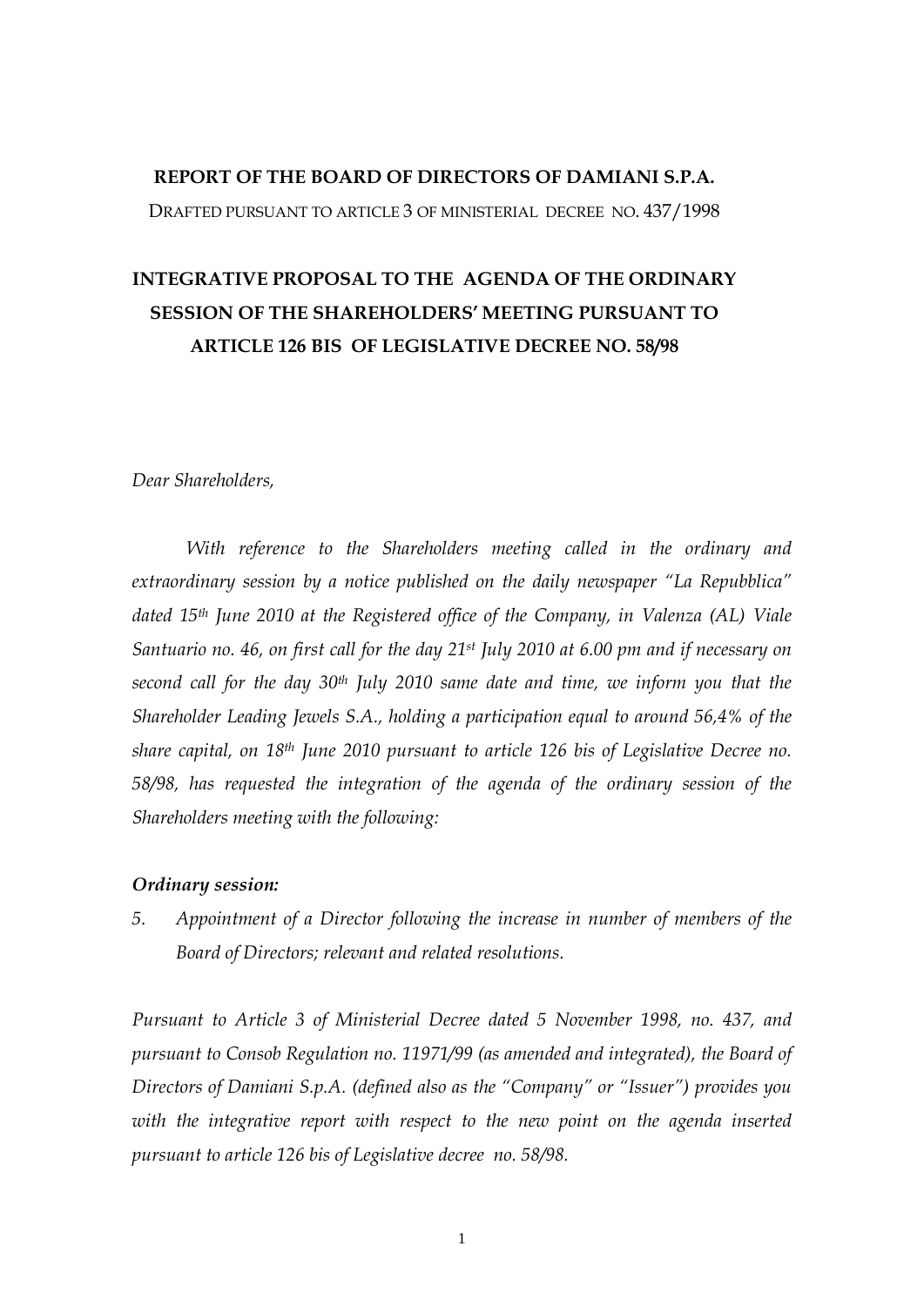*§ § §* 

*Please note that following the request for integration the Shareholders meeting will be called to resolve upon the following agenda in the ordinary and extraordinary session:* 

# *Ordinary session:*

- *1. Presentation of the Consolidated Financial Statements and of the Yearly Financial Statements as on 31st March 2010; Report of the Board of Directors on the management, reports of the Board of Statutory Auditors and of the External Auditing Company; resolutions connected thereto.*
- *2. Appointment of the new Board of Statutory Auditors; determination of the remuneration; resolutions connected thereto.*
- *3. Proposal to authorize the purchase and disposal of the Company's own shares, upon prior revocation of the resolution approved by the Shareholders' Meeting on 22nd July 2009 within the limit the same has not been already executed; resolutions connected thereto.*
- *4. Proposal to adopt a plan based on financial instruments pursuant to Article 114 bis of Legislative Decree no. 58/98; resolutions connected thereto.*
- *5. Appointment of a Director following the increase in number of members of the Board of Directors, resolutions connected thereto.*

# *Extraordinary session:*

*1. Amendment to Articles 10, 11, 16 and 24 of the Company's By-laws and introduction of the new Article 34 further to the implementation in Italy of Directive 2007/36/CE; resolutions connected thereto.* 

*§ § §* 

*5. Appointment of a Director following the increase in number of members of the Board of Directors; determination of fees; resolutions connected thereto.*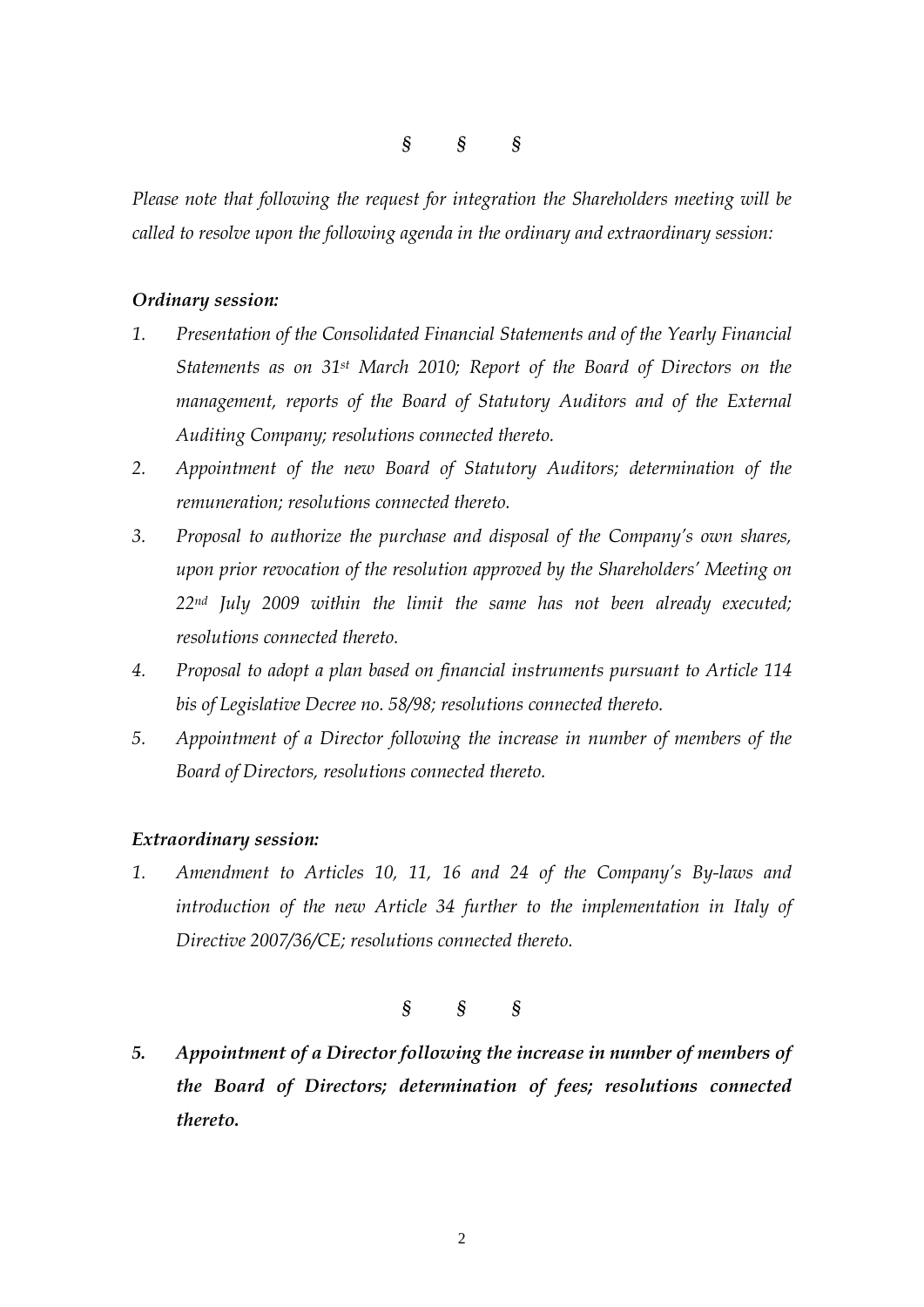# *Dear Shareholders,*

*Following the request for integration of the proposed agenda pursuant to Article 126 bis of Legislative Decree no. 58/98 by Shareholder Leading Jewels S.A., you are called to resolve upon the appointment of a new member of the Board of Directors following the increase in number of the members of the Board of Directors.* 

*Considering that the Shareholders meeting is called to resolve upon the appointment of a single Director, the mechanism of voting by list should not apply, as such a mechanism is provided for by the By-laws only in case of total renewal of the Board of Directors: thus the general principles provided by the Civil Code should be applicable, resolving with a majority voting on the appointment of the new Director.* 

*Please note that Shareholders have the right to propose their own candidates for the position till the day when the meeting starts, and that proposed candidatures should be accompanied by the confirmation to accept the candidature and the declaration of the candidates that there are no issues of ineligibility and incompatibility as provided for by the law, and that all requirements provided by law and regulations in force and by the By-laws are met; together with the candidatures, Shareholders shall provide the curricula of the proposed candidates, and suitable documentation showing the possess of independence by the candidates as provided for by the relevant law and regulations.* 

*§ § §* 

*The Board of Directors therefore invites the Shareholders' Meeting to approve the following resolution:* 

 *"The Shareholders' Meeting:* 

• considering the request for integration provided pursuant to Article 126 bis of *Legislative Decree no. 58/98;* 

#### *RESOLVES*

*a) to determine in 8 (eight) the number of members of the Board of Directors; b) to appoint as Director Mr. [●] born in [●] on [●], Fiscal Code [●];*